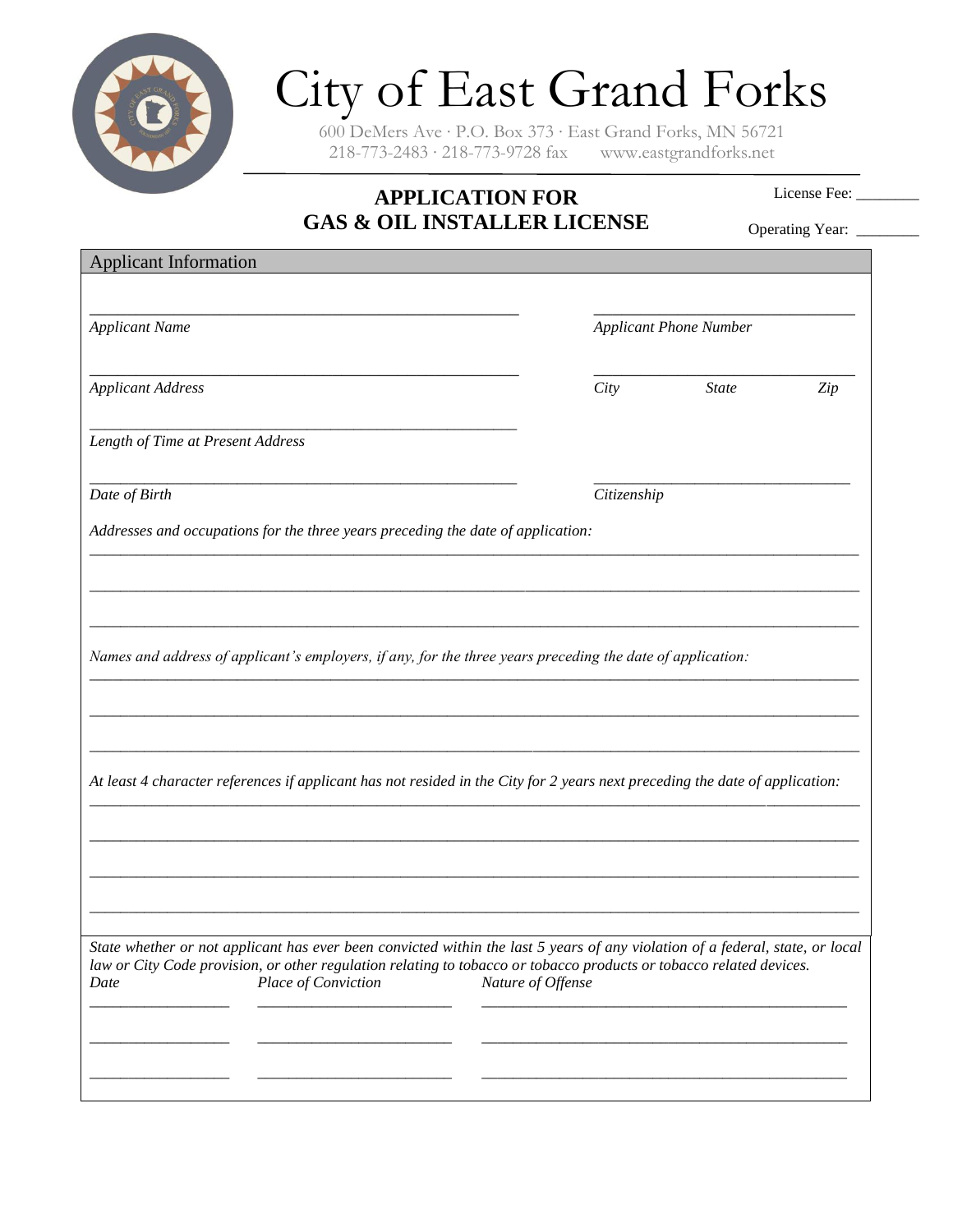## City of East Grand Forks Application for Gas & Oil Installer License

| <b>Business Information</b>                                                                                                                           |                     |                              |     |  |
|-------------------------------------------------------------------------------------------------------------------------------------------------------|---------------------|------------------------------|-----|--|
|                                                                                                                                                       |                     |                              |     |  |
| <b>Business Name</b>                                                                                                                                  |                     | <b>Business Phone Number</b> |     |  |
|                                                                                                                                                       |                     |                              |     |  |
| <b>Business Address</b>                                                                                                                               | City                | <b>State</b>                 | Zip |  |
|                                                                                                                                                       |                     |                              |     |  |
| Federal Tax ID#                                                                                                                                       | $MN$ Tax ID #       |                              |     |  |
| Corporate Information (if applicable)                                                                                                                 |                     |                              |     |  |
|                                                                                                                                                       |                     |                              |     |  |
| Corporate Name                                                                                                                                        | <b>Phone Number</b> |                              |     |  |
|                                                                                                                                                       |                     |                              |     |  |
| Corporate Address                                                                                                                                     | City                | <b>State</b>                 | Zip |  |
|                                                                                                                                                       |                     |                              |     |  |
| I hereby certify that I have completely filled out the entire above application, together and that the application is<br>true, correct, and accurate. |                     |                              |     |  |
|                                                                                                                                                       |                     |                              |     |  |
| Signature of Applicant                                                                                                                                | Date                |                              |     |  |
|                                                                                                                                                       |                     |                              |     |  |
| <b>Print Name</b>                                                                                                                                     | Title               |                              |     |  |
| Internal Use Only                                                                                                                                     |                     |                              |     |  |
| The following items need to be completed and/or attached in order for the application to be processed:                                                |                     |                              |     |  |
| * <sup>D</sup> Copy of \$25,000 bond with the State of MN                                                                                             |                     |                              |     |  |
| *□ Application fee paid in full: Payment Type: □ cash □ check #___________ Receipt #_                                                                 |                     |                              |     |  |
| * <sup>D</sup> Application completed in full and signed:                                                                                              |                     |                              |     |  |
| *□Approved<br>License Number                                                                                                                          |                     |                              |     |  |